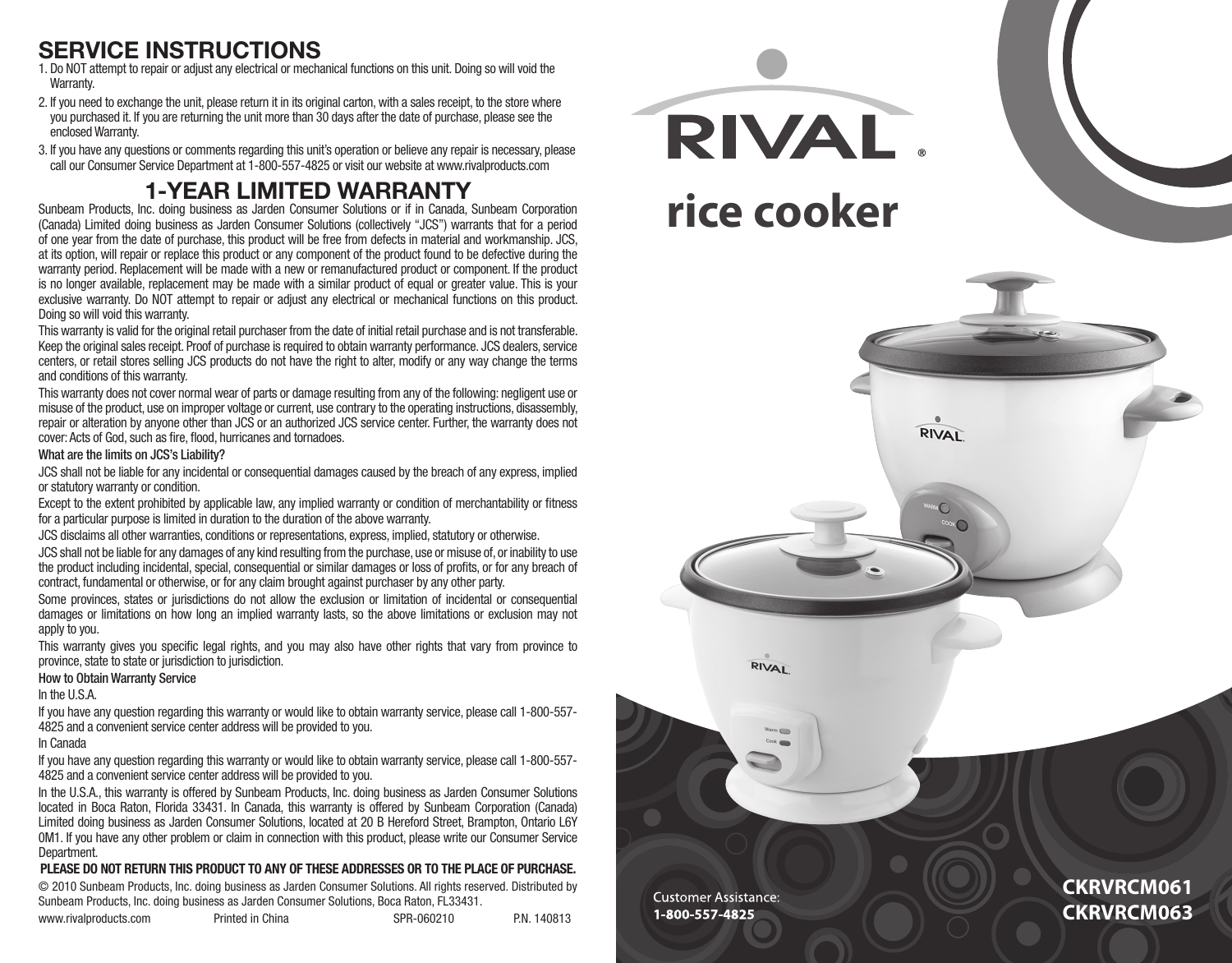# **IMPORTANT SAFEGUARDS**

When using electrical appliances, basic safety precautions should always be followed, including the following:

- **1. Read all instructions before using.**
- 2. Do not touch hot surfaces. Use pot holders when removing cover or handling hot containers. Use handles or knobs.
- 3. To protect against electrical shock, do not immerse cord, plug or heating unit in water or other liquid.
- 4. Close supervision is necessary when any appliance is used by or near children.
- 5. Unplug from outlet when not in use and before cleaning. Allow to cool before putting on or taking off parts, and before cleaning.
- 6. Do not operate any appliance with a damaged cord or plug or after the appliance malfunctions, or has been damaged in any manner. Return appliance to Rival Customer Service (see warranty) for examination, repair or adjustment.
- 7. The use of accessory attachments not recommended by Rival may cause injuries.
- 8. Do not use outdoors.
- 9. Do not let cord hang over the edge of the table or counter, or touch heated surfaces.
- 10. Do not place on or near a hot gas or electric burner, or in a heated oven.
- 11. Extreme caution must be used when moving any appliance containing hot liquids.
- 12. To disconnect, remove plug from wall outlet.
- 13. Do not use this appliance for anything other than intended use.
- 14. To reduce the risk of electrical shock, cook only in removable pot. Do not pour liquid into outer pan.

### **This unit is intended for household use only.**

# **Save these instructions**

This appliance is for household use only. No user-serviceable parts inside. Power Unit never needs lubrication. Do not attempt to service this product. A short power supply cord is provided to reduce the risk resulting from becoming entangled in or tripping over a longer cord. An extension cord may be used if care is exercised in its use. If an extension cord is used the marked electrical rating of the extension cord should be at least as great as the electrical rating of the Rice Cooker. The cord should be arranged so that it will not drape over the countertop or table top where it can be pulled on by children or tripped over unintentionally. Do not immerse base in water or other liquids. No liability can be accepted for any damage caused by non-compliance with these instructions or any other improper use or mishandling.

## **POLARIZED PLUG**

This appliance has a polarized plug (one blade is wider than the other).



To reduce the risk of electric shock, this plug is intended to fit into a polarized outlet only one way. If the plug does not fit fully into the outlet, reverse the plug. If it still does not fit, contact a qualified electrician. Do not attempt to modify the plug in any way. If the plug

fits loosely into the AC outlet or if the AC outlet feels warm do not use that outlet.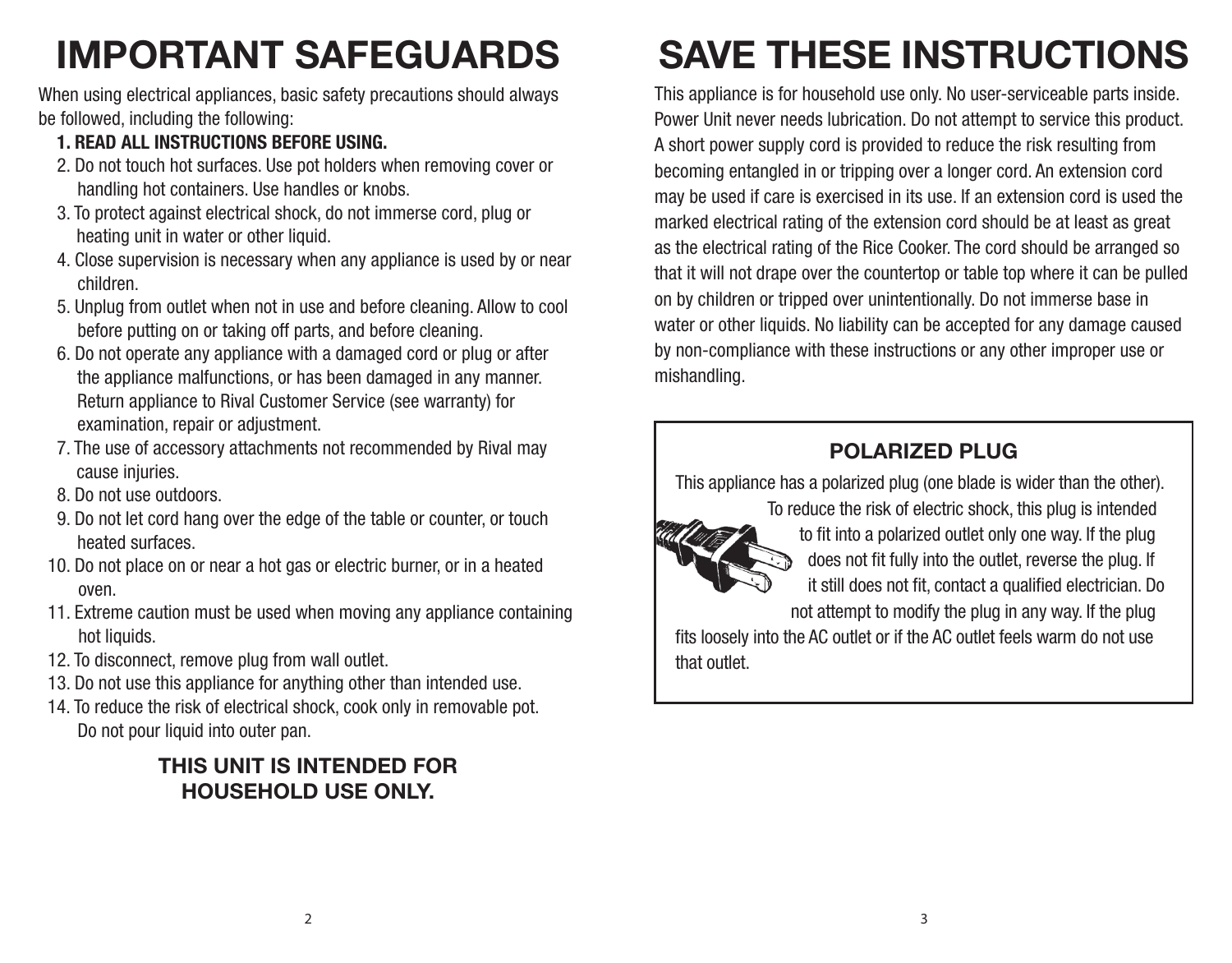## **Learning about your Rice Cooker**

# **additional IMPORTANT SAFEGUARDS**

- **CAUTION:** this appliance generates heat and escaping steam during use. Proper precautions must be taken to prevent risk of burns, fires or other damage to persons or property.
- All users of this appliance must read and understand this OWNER'S MANUAL before operating or cleaning this appliance.
- The cord of this appliance should be plugged into a 120 volt AC electrical outlet only.
- When using this appliance, provide adequate air space above and on all sides for air circulation. Do not allow this appliance to touch curtains, wall coverings, clothing, dishtowels or other flammable materials during use.
- Do not leave appliance unattended during use.
- This appliance generates steam. Do not operate uncovered.
- If this appliance begins to malfunction during use, immediately unplug the cord. Do not use or attempt to repair the malfunctioning appliance. Do not use the INNER POT or LID if cracked or chipped.
- This appliance is for household use only.
- Unplug the RICE COOKER when not in use.
- Use the RICE COOKER on a hard, flat surface. Do not place near heat, an open flame or on a soft surface (such as carpeting). Avoid placing it where it may tip over during use. Dropping the RICE COOKER may cause it to malfunction.
- Avoid electrical shock by unplugging before washing or adding water.
- To avoid burns, stay clear of the steam vent during cooking. Also, wait for the RICE COOKER to cool down completely before touching or cleaning the LID, INNER POT or HEATING PLATE.
- Never use the INNER POT on a gas or electric cooktop or an open flame.
- Do not leave the RICE I ADI F or MEASURING CUP in the INNER POT while unit is on and in use.
- Please use measuring cup that was provided in the RICE COOKER. A standard measuring cup SHOULD NOT BE USED.



## **Before the First Use**

- **1** Removal all packaging materials before using.
- **2** Wash lid, inner pot, rice ladle and measuring cup in warm, soapy water; Rinse and dry thoroughly, See Care and Cleaning.

### **DO NOT IMMERSE THE HEATING UNIT OF YOUR RICE COOKER IN WATER OR OTHER LIQUID.**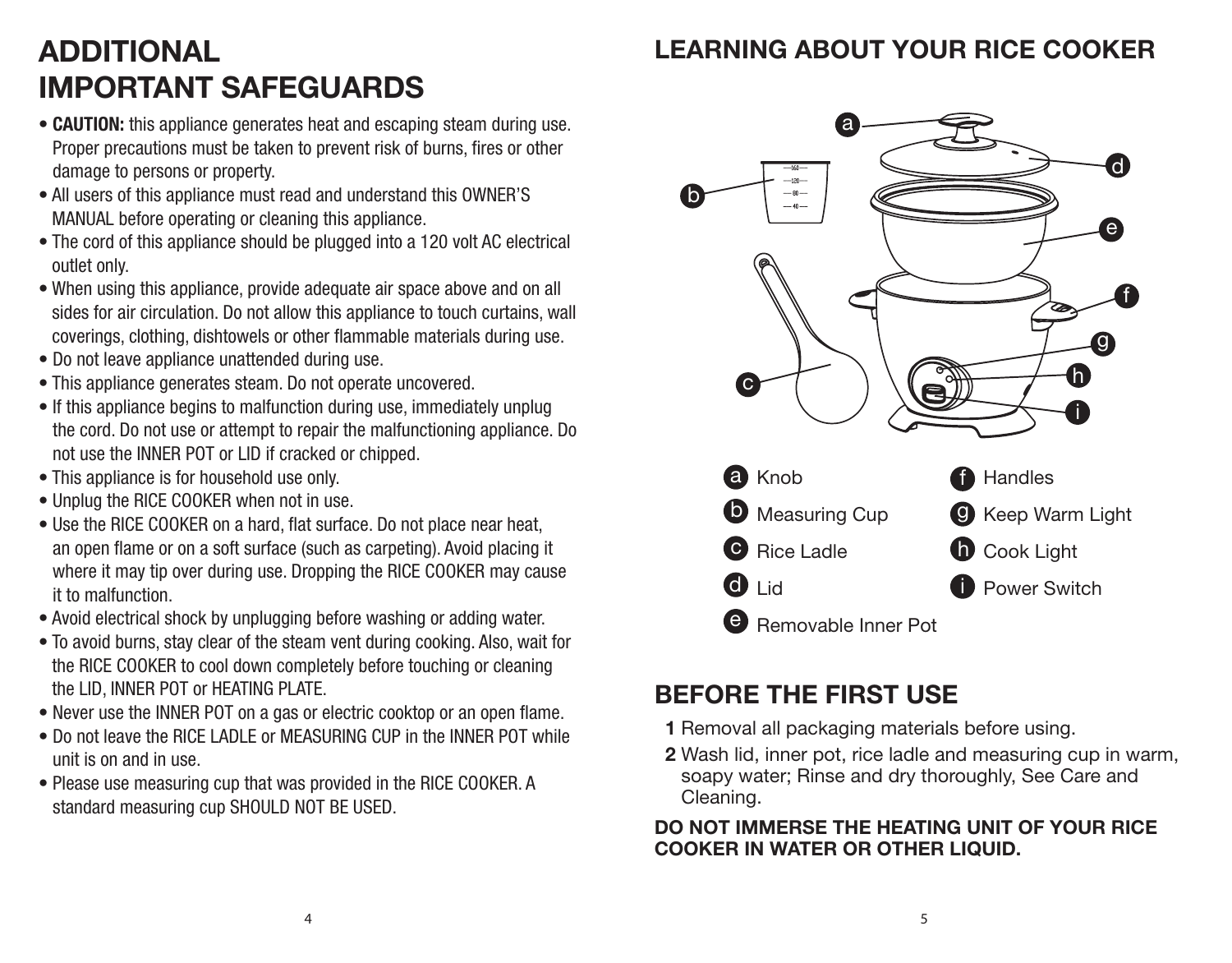## **how to use your rice cooker**

**NOTE:** Measuring your rice is of extreme importance. Please do not discard the measuring cup included with this unit. This is a "rice cooker" measuring cup, not a standard U.S. measuring cup. 1 rice cup is equal to 3/4 of a standard measuring cup. The rice cooker is capable of cooking up to 3 full "rice cooker" measuring cups of uncooked rice, or 6 cups of cooked rice. Do not use instant rice with this unit.

- **1** Measure the amount of rice you would like to cook.
- **2** Wash the measured rice in a separate bowl until water is clear.
- **3** Place rice in the INNER POT and add the corresponding amount of water. For example, if you are making 3 cups of uncooked rice, add water to the "3" mark on the inner bowl.

**NOTE:** Brown rice will take longer to cook than white rice.

**4** Set the INNER POT into the rice cooker.

Make sure that the INNER POT is in direct contact with the heating plate by turning it slightly from left to right until it properly fits onto the heating plate.

**NOTE:** Make sure the outside of the inner pot is completely dry before placing onto the heating plate.

**5** Cover with the LID.

**WARNING:** Do not operate this appliance uncovered—steam is generated during use that could cause burns or other serious injury.

- **6** Plug the cord into a 120-volt AC electrical outlet. Switch the rice cooker ON by pushing the button down. Make sure the COOK indicator light is illuminated. Steaming will begin shortly.
- **7** The switch will pop up and the KEEP WARM indicator light will come on when all the water in the RICE COOKER has evaporated.

**NOTE:** You may need to add more water and set the rice cooker to COOK more than once depending on your own personal tastes.

- **8** After cooking, the KEEP WARM indicator light will illuminate. It is important to let the rice stand for 10-15 minutes of steaming without removing the LID. Carefully open the LID, taking care to avoid escaping steam. Use the RICE LADLE, or other long handled utensil, to mix the rice well to allow steam to escape. CAUTION: Steam will escape. Do not touch the INNER POT or heating unit until they have cooled.
- **9** Allow the appliance to cool completely before cleaning.
- **10** Disconnect the plug from the wall outlet when not in use.

## **cooking HINTS**

• Rinse rice—Bran gives an unpleasant smell to cooked rice. Be sure to rinse rice thoroughly. Rinsing with water effectively removes bran quickly and thoroughly.

**NOTE**: Some rice suppliers suggest not rinsing rice because vitamins may be lost.

- After use, wash the INNER POT and LID in warm, soapy water.
- Rinse thoroughly and dry.
- DO NOT keep the rice cooker in operation:
	- When there is only a small amount of rice left in the POT.
	- When rice ladle is inside the rice cooker.
	- To warm up cold rice.
- \* DO NOT let water in the INNER POT boil dry.

Questions or comments? Please visit us at www.rivalproducts.com or call 800-557-4825.

## **Care and Cleaning**

This appliance should be cleaned after every use.

**1** Unplug the rice cooker when not in use and before cleaning. Never immerse HEATING UNIT, cord or plug in water or any other liquids. Allow the RICE COOKER to cool completely before cleaning.

**NOTE:** Use the RICE LADLE or wooden utensil to stir and remove food from the INNER POT. DO NOT use any metal utensils.

- **2** To clean the HEATING UNIT, lightly wipe the exterior with a damp cloth or sponge. Dry thoroughly with a soft cloth.
- **3** The INNER POT is coated with a non-stick coating to make clean up easier. To clean, remove the INNER POT from the rice cooker and fill with hot water from the tap. Let it sit for a while and then wash with hot soapy water. Rinse thoroughly and dry.
- **4** The inner pot, lid, rice ladle and measuring cup are dishwasher safe.
- **5** Make sure that the grains of rice do not stick to the heating plate in the bottom of the heating unit. If this occurs, remove immediately. If grains of rice are stuck onto the heating plate, a non-abrasive pad can be used to remove it. Polish the area for good contact between the heating plate, and the bottom of the INNER POT.

**NOTE:** Do not use abrasive cleaners, scouring pads or steel wool to clean the RICE COOKER.

**6** Do not use bleach, vinegar or other harsh chemicals to clean the RICE COOKER.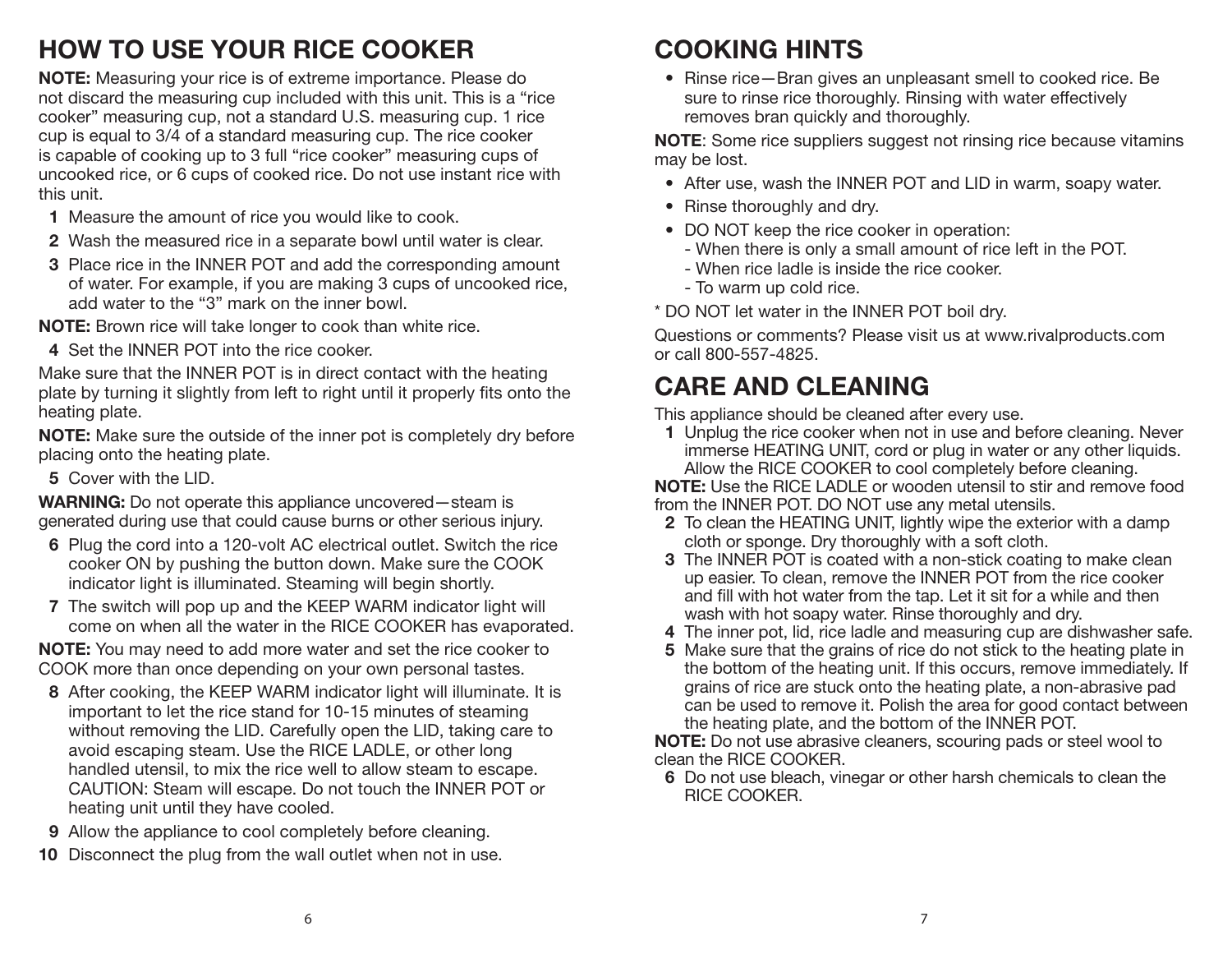# **PRECAUCIONES IMPORTANTES**

Cuando use aparatos eléctricos, siempre debe seguir precauciones básicas de seguridad, incluyendo las siguientes:

- **1. LEA TODAS LAS INSTRUCCIONES ANTES DE USAR.**
- 2. No toque las superficies calientes. Use agarradores de ollas cuando remueva la tapa o cuando manipule recipientes calientes. Use las asideras o perillas.
- 3. Para protegerse del riesgo de un choque eléctrico, no sumerja el cordón, el enchufe o la unidad de calentamiento en agua u otro líquido.
- 4. Supervisón estricta es necesaria cuando este aparato sea usado por o cerca de niños.
- 5. Desenchufe del tomacorriente cuando no esté en uso y antes de limpiar el aparato. Deje enfriar antes de poner o remover partes, y antes de limpiar.
- 6. No opere ningún aparato eléctrico con el cordón o enchufe dañado, o después de que el aparato haya tenido una falla o haya sido dañado de alguna manera. Devuelva el aparato al Servicio al Cliente de Rival (vea Garantía) para evaluación, reparación o ajuste mecánico.
- 7. El uso de accesorios no recomendados por Rival puede causar lesiones.
- 8. No use al aire libre.
- 9. No deje que el cordón cuelgue del borde de la mesa o tablero de cocina, o que toque superficies calientes.
- 10. No coloque sobre o cerca de una hornilla de gas o eléctrica, o dentro de un horno caliente.
- 11. Use precaución extrema cuando mueva cualquier aparato que contenga líquidos calientes.
- 12. Para desconectar, remueva el enchufe del tomacorriente de pared.
- 13. No use este aparato para otro uso que no sea el recomendado.
- 14. Para reducir el riesgo de shock eléctrico, cocine solamente en la olla removible. No vierta líquidos en la olla exterior.

## **ESTA UNIDAD ES PARA USO DOMESTICO SOLAMENTE.**

# **GUARDE ESTAS INSTRUCCIONES**

Este aparato es para uso doméstico solamente. No contiene partes que puedan ser reparadas por el usuario. La unidad de energía nunca necesita lubricación. No intente reparar este producto. Se provee un cable eléctrico corto para reducir el riesgo que puede ser causado por el enredo o tropiezo con un cable largo. Puede usar una extensión de cable si se usa con la debida precaución. Si usa una extensión de cable la clasificación eléctrica marcada en la extensión de cable debe ser por lo menos la misma que la clasificación eléctrica de la Olla Arrocera. El cable debe estar arreglado de forma tal que no cuelgue del borde de la mesa o tablero de cocina donde pueda ser jalado por niños o pueda causar tropiezos accidentalmente. No sumerja la base en agua u otros líquidos. No se aceptará responsabilidad legal por cualquier lesión que sea el resultado de no acatarse a estas instrucciones o cualquier otro uso inadecuado o mal manejo del aparato.

## **ENCHUFE POLARIZADO**



Este aparato tiene un enchufe polarizado (una hoja es mas ancha que la otra). Para reducir el riesgo de choque eléctrico, este enchufe debe entrar en un tomacorriente polarizado de una sola manera. Si el enchufe no entra por completo en el tomacorriente, déle la vuelta. Si aun así no entra, contacte a un electricista calificado. No intente modificar el enchufe de ninguna manera. Si el enchufe entra holgadamente en el tomacorriente AC

o si el tomacorriente AC se siente caliente no use ese tomacorriente.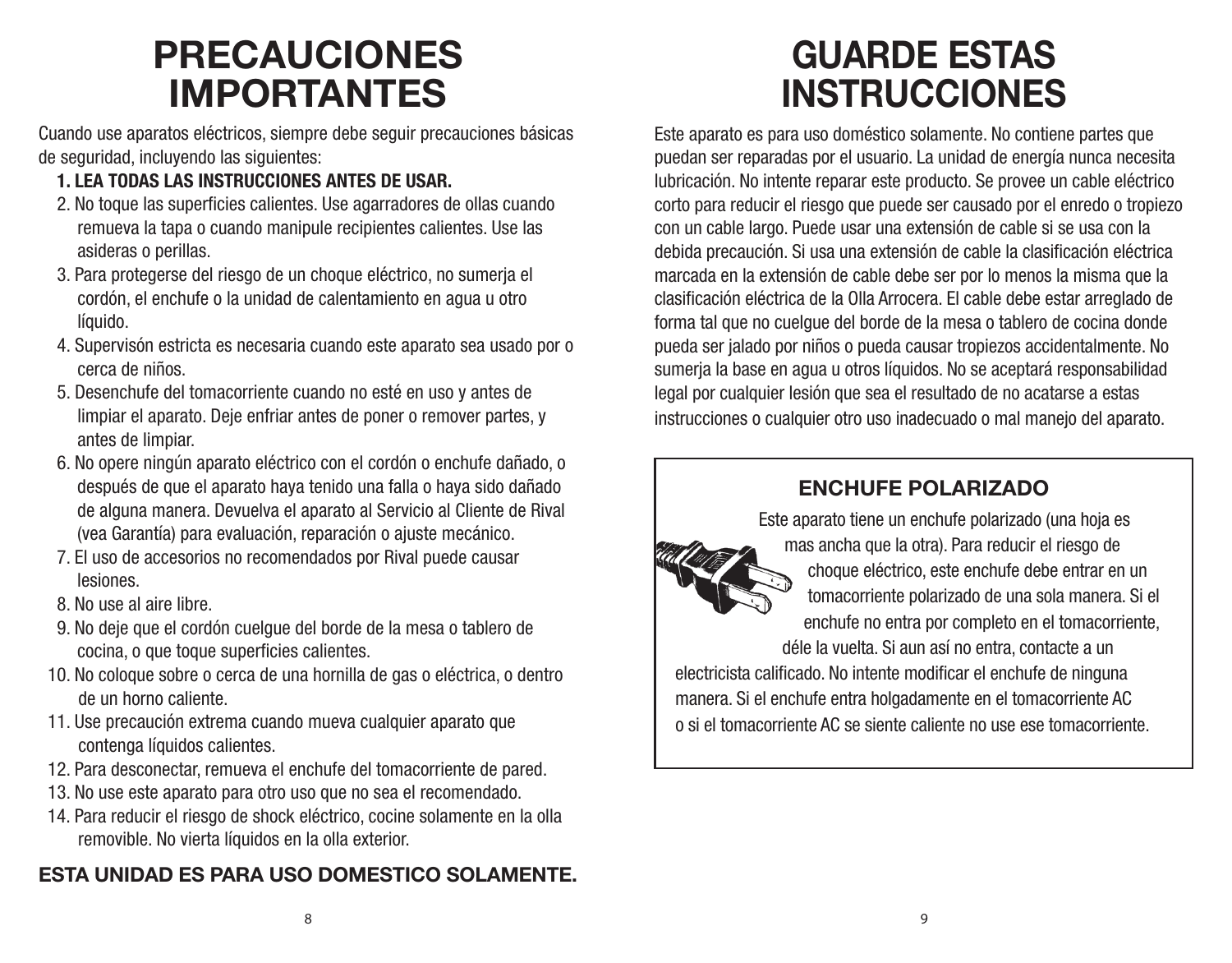# **PRECAUCIONES IMPORTANTES ADICIONALES**

- **PRECAUCIÓN:** Este aparato genera calor y emite vapor durante su uso. Debe tomar las precauciones adecuadas para prevenir riesgos de quemaduras, fuego u otro daño a su persona o propiedad.
- Todos los usuarios de este aparato deben leer y comprender este Manual del Usuario antes de operar o limpiar este aparato.
- El cordón de este aparato debe se enchufado en un tomacorriente eléctrico de 120 Voltios AC solamente.
- Cuando use este aparato, mantenga suficiente espacio de aire por encima y por todos los lados para que al aire circule. No permita que este aparato toque cortinas, coberturas de pared, ropa, toallas de platos o cualquier otro material inflamable durante su uso.
- No deje el aparato desatendido durante su uso.
- Este aparato genera vapor. No lo opere sin la cubierta.
- Si este aparato empieza a tener una falla durante su uso, desenchufe el cordón inmediatamente. No use o intente reparar el aparato fallado. No use la Olla Interna o la Tapa si están rajadas o quebradas.
- Este aparato es para uso doméstico solamente.
- Desenchufe la Olla Arrocera cuando no esté en uso.
- Use la Olla Arrocera en una superficie plana y dura. No coloque cerca de algo caliente, una llama de fuego o sobre una superficie suave (como alfombra). Evite colocar donde pueda voltearse durante su uso. Dejar caer la Olla Arrocera puede causar que no funcione.
- Evite un choque eléctrico desenchufando antes de lavar o añadir agua.
- Para evitar quemaduras, manténgase alejado del escape de vapor durante la cocción. Espere que la Olla Arrocera se enfríe completamente antes de tocar o limpiar la Tapa, Olla Interna o Placa de Calentamiento.
- Nunca use la Olla Interna sobre una cocina de gas o eléctrica o sobre una llama de fuego.
- No deje la Cuchara Arrocera o la Taza Medidora en la Olla Interna cuando la unidad esta prendida o en uso.
- Por favor use la Taza Medidora que se provee con la Olla Arrocera. NO SE DEBE USAR una taza medidora estándar.

## **APRENDIENDO ACERCA DE SU OLLA ARROCERA**



## **ANTES DEL PRIMER USO**

- **1** Remueva todos los materiales de empaque antes de usar.
- **2** Lave la tapa, olla interna, cuchara arrocera y la taza medidora en agua tibia jabonosa; enjuague y seque completamente. Vea la sección Cuidado y Limpieza.

### **NO SUMERJA LA UNIDAD DE CALENTAMIENTO DE SU OLLA ARROCERA EN AGUA U OTRO LÍQUIDO.**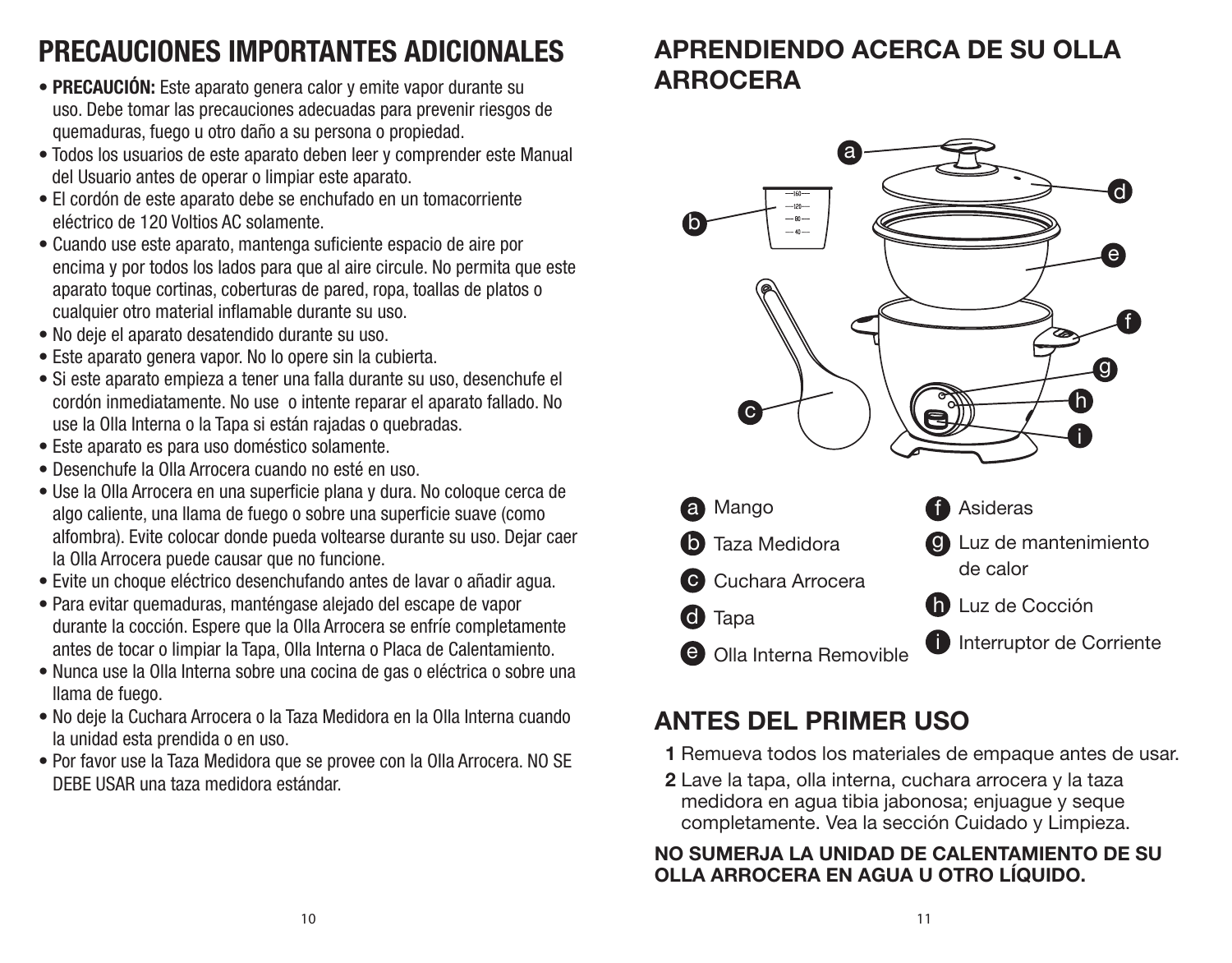# **CÓMO USAR SU OLLA ARROCERA**

**NOTA:** La medida de su arroz es extremamente importante. Por favor no deseche la taza medidora incluida con esta unidad. Esta es una taza medidora para "olla arrocera", no es una taza medidora estándar de los Estados Unidos. Una taza de arroz es igual a ¾ de una taza medidora estándar. La olla arrocera es capaz de cocinar hasta 3 tazas medidoras para "olla arrocera" llenas de arroz crudo, o 6 tazas de arroz cocido. No use arroz instantáneo con esta unidad.

- **1** 1 Mida la cantidad de arroz que quiera cocer.
- **2** Lave la cantidad de arroz medida en un tazón aparte hasta que el agua se vea clara.
- **3** Coloque el arroz en la OLLA INTERNA y añada la cantidad correspondiente de agua. Por ejemplo si está haciendo 3 tazas de arroz crudo, añada agua hasta la marca "3" en la olla interna.

**NOTA:** El arroz integral tomará mas tiempo en cocinar que el arroz blanco.

**4** Coloque la OLLA INTERNA dentro de la olla arrocera.

Asegúrese de que la OLLA INTERNA este en contacto directo con la placa de calentamiento girándola ligeramente de izquierda a derecha hasta que encaje adecuadamente sobre la placa de calentamiento..

**NOTA:** Asegúrese de que la parte exterior de la olla interna este completamente seca antes de colocar sobre la placa de calentamiento.

**5** Cubra con la tapa

**CUIDADO:** No opere este aparato descubierto – el vapor se genera durante el uso y podría causar quemaduras u otras lesiones severas.

- **6** Enchufe el cordón en un tomacorriente eléctrico de 120 voltios AC. Prenda el interruptor de la olla arrocera a Encendido (ON) empujando el botón hacia abajo. Asegúrese de que la luz indicadora de COCCIÓN esté iluminada. La cocción iniciará en pocos momentos.
- **7** Cuando el agua en la Olla Arrocera se haya evaporado, el interruptor volverá a su lugar y la luz indicadora de Mantenimiento de Calor se encenderá.

**NOTA:** puede ser necesario añadir mas agua y fijar la olla arrocera a Cocción (COOK) más de una vez dependiendo de su gusto personal.

**8** Después de cocinar, la luz indicadora de Mantenimiento de Calor se iluminará.

Es importante dejar el arroz reposar por 10-15 minutos con el vapor sin remover la TAPA. Abra la TAPA cuidadosamente, teniendo cuidado de no dejar escapar el vapor. Use la Cuchara Arrocera, u otro utensilio de mango largo para mezclar bien el arroz y permitir que el vapor escape.

**PRECAUCIÓN:** El vapor se escapará. No toque la Olla Interna o la unidad de calentamiento hasta que se hayan enfriado.

- **9** Deje que el aparato se enfríe completamente antes de limpiar.
- **10** Desconecte el enchufe del tomacorriente de pared cuando no esté en uso.

# **CONSEJOS DE COCINA**

• Enjuague el arroz – la fibra despide un olor desagradable en el arroz cocido. Asegúrese de enjuagar el arroz completamente. El lavar con agua remueve efectivamente la fibra rápida y completamente.

**NOTA**: Algunos fabricantes de arroz sugieren no enjuagar el arroz debido a que las vitaminas pueden perderse.

- Después de usar, lave la OLLA INTERNA y la TAPA en agua tibia jabonosa.
- Enjuague completamente y seque.
- NO mantenga la olla arrocera en operación:
	- -Cuando sólo quede una cantidad pequeña de arroz en la OLLA.

-Cuando la cuchara arrocera este dentro de la olla arrocera. -Para calentar arroz frío

\* NO deje hervir el agua en la OLLA INTERNA hasta secarse.

¿Preguntas o comentarios? Por favor visítenos en www.rivalproducts.com o llame al 800-557-4825